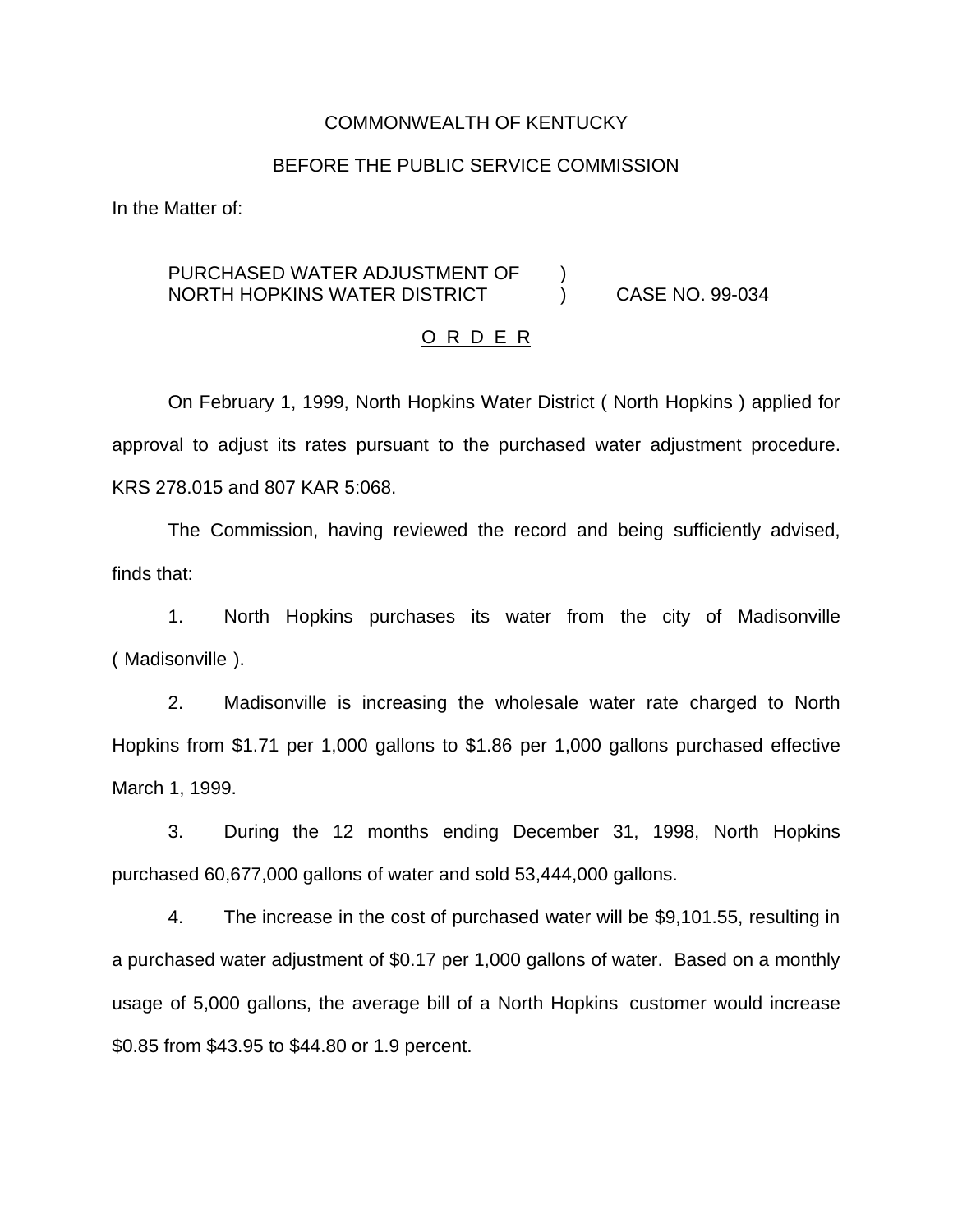5. The calculations and proposed tariff provided by North Hopkins are correct and should be approved.

6. The purchased water adjustment of \$0.17 per 1,000 gallons and the rates in Appendix A, attached hereto and incorporated herein, are fair, just, and reasonable and should be approved.

IT IS THEREFORE ORDERED that:

1. The purchased water adjustment of \$0.17 per 1,000 gallons and the rates in Appendix A are approved for services rendered on and after March 1, 1999.

2. The tariff submitted by North Hopkins is hereby approved as filed.

3. Within 20 days from the effective date of this Order, North Hopkins shall file a copy of the notice to its customers and verification that such notice has been given.

Done at Frankfort, Kentucky, this 3<sup>rd</sup> day of March, 1999.

By the Commission

ATTEST:

\_\_\_\_\_\_\_\_\_\_\_\_\_\_\_\_\_\_\_\_\_\_\_\_\_\_\_ Executive Director